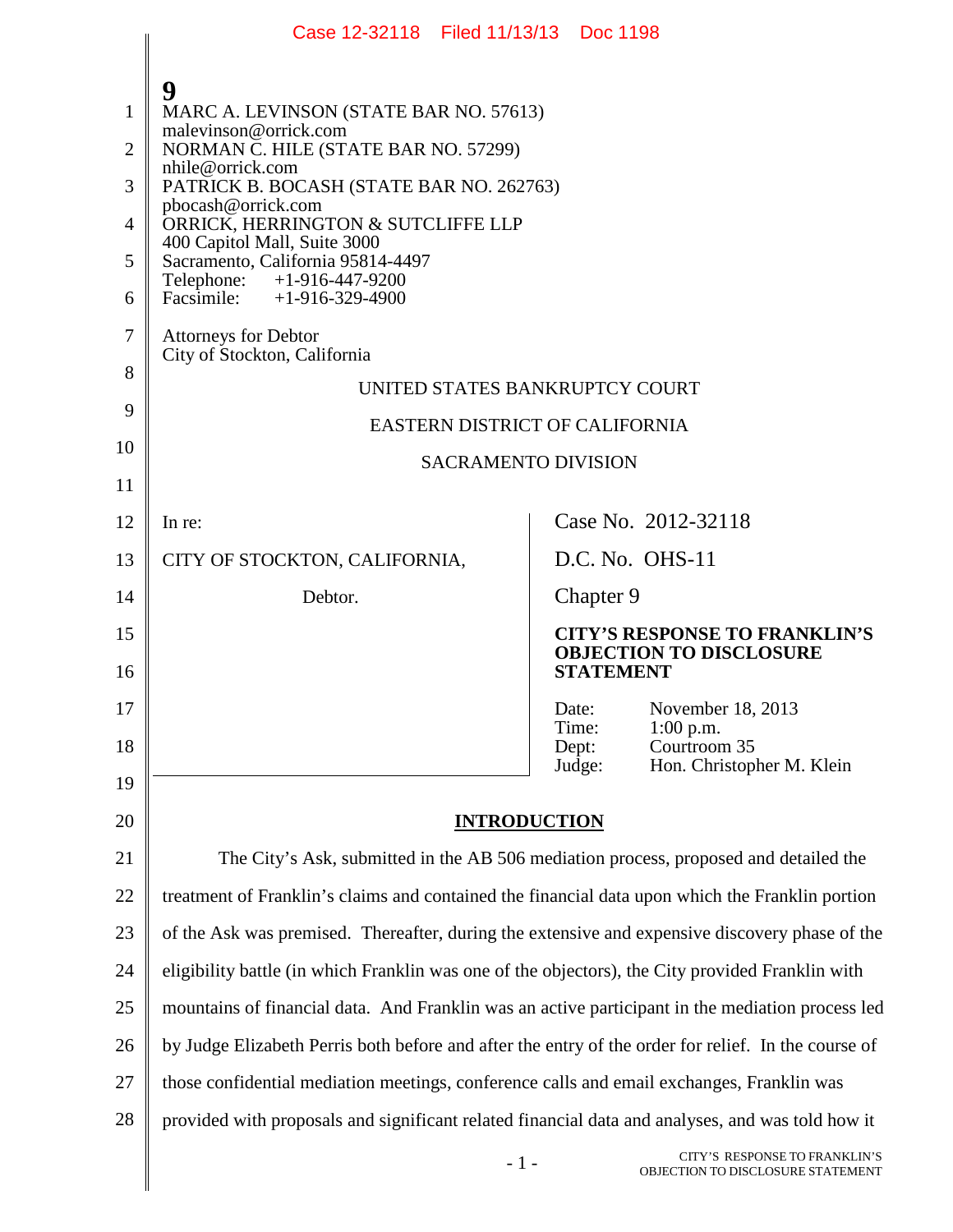1 2 3 4 would be treated in the City's plan of adjustment if no settlement were achieved. The City and Franklin have thus far been unable to reach agreement, and the City's plan and disclosure statement filed on October 10, 2013, provide for treatment of Franklin's claim consistent with that discussed in the mediation.

5 6 7 8 9 10 11 12 13 During the mediations conducted by Ralph Mabey and Judge Perris, the other objectors to eligibility also received financial data and analyses, and also were told how their claims would be treated in the plan absent a settlement. The mediation process was highly successful, and with the exception of the Stockton Ports, the City was able to reach agreement with every party with whom it mediated save for Franklin, which has objected to the disclosure statement, contending that more information is necessary. This after filing an adversary proceeding aimed at derailing the plan by seeking a declaration that a lease is, in fact, an equitable mortgage, and after announcing in an October 23, 2013, letter that it would contest confirmation of the proposed plan. The Objection reaffirms Franklin's opposition to the plan.

14 15 16 17 18 19 20 21 In short, Franklin has declared war on the plan. The Objection largely requests that the City add information and analyses to the disclosure statement that could have no logical purpose other than to provide Franklin with pretrial discovery and admissions from the City relevant only to its confirmation objection and adversary proceeding. Franklin will have its day in court, both in connection with the adversary proceeding and during the battle over confirmation. However, there is no reason to subject the City and its creditors to the cost and delay of amending the disclosure statement in order to add or supplement information and analyses that already are well known to Franklin and that already have enabled Franklin to decide how to vote on the plan.

22

### **THE CITY IS FILING AN AMENDED PLAN AND DISCLOSURE STATEMENT**

23 24 25 26 27 28 In its motion for approval of the disclosure statement, the City encouraged creditors and parties in interest to promptly comment on the documents rather than waiting to file formal objections on or before the November 7 objection deadline. Several did so, including Franklin, Wells Fargo Bank and Union Bank. Many of the suggestions, along with other changes, have been incorporated into an amended plan and a related amended disclosure statement which the City will be filing (along with redlined versions showing the changes) either prior to the hearing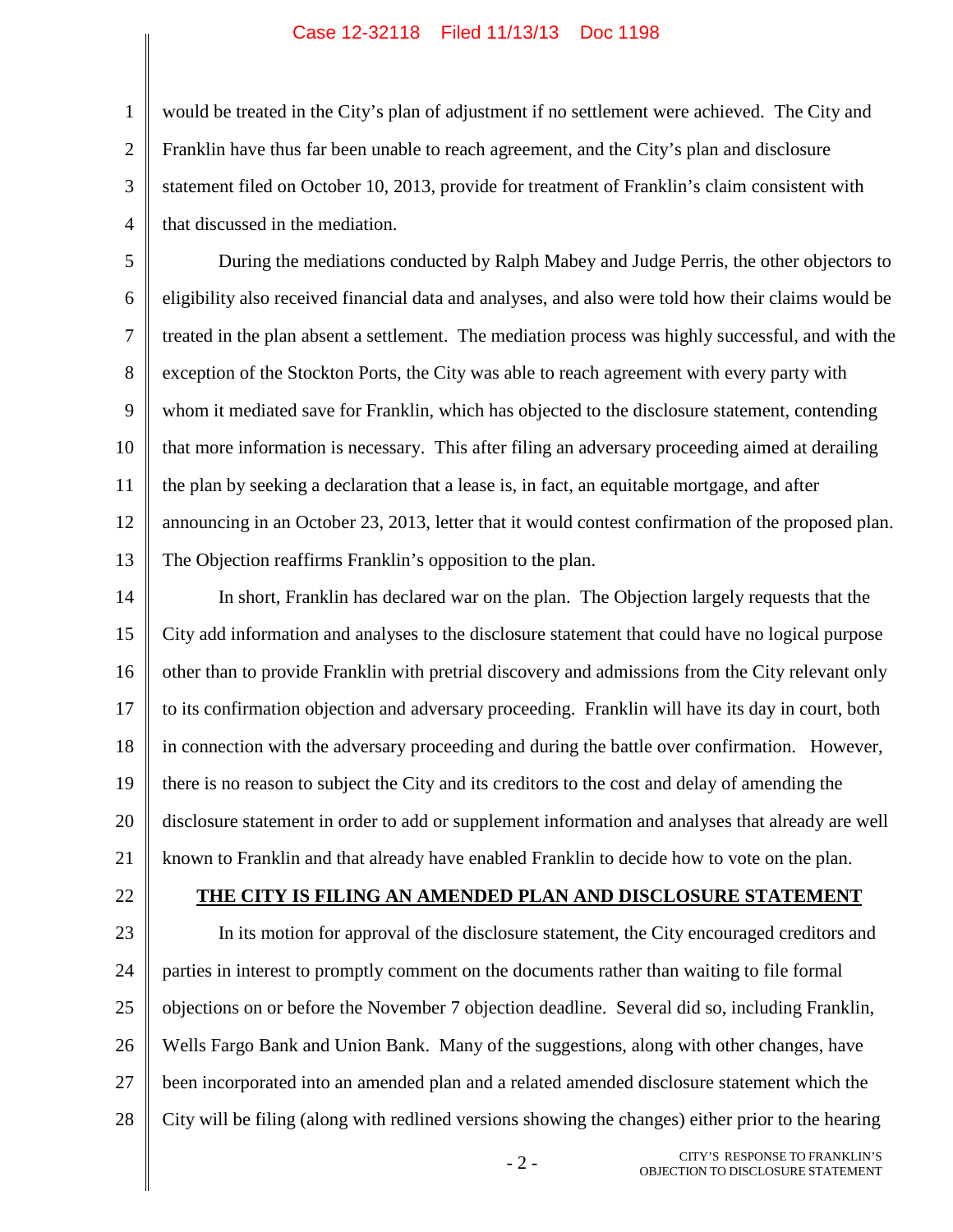on approval of the disclosure statement or within the week thereafter ("Amended Plan" and "Amended Disclosure Statement").

3

1

2

# **BACKGROUND**

4 5 6 7 8 9 10 11 12 13 14 The City of Stockton, California ("City") files this response to the Objection Of Franklin High Yield Tax-Free Income Fund And Franklin California High Yield Municipal Fund To City Of Stockton's Motion For An Order Approving Disclosure Statement With Respect To The Plan For The Adjustment Of Debts Of City Of Stockton, California, Dated October 10, 2013, And Setting Confirmation Procedures [Dkt. No. 1137] (the "Objection" filed by Franklin High Yield Tax-Free Income Fund and Franklin California High Yield Municipal Fund (collectively, "Franklin")). The City served notice of the hearing to consider the adequacy of its disclosure statement [Docket No. 1134] filed on October 10, 2013 (the "Disclosure Statement"), in connection with the City's Plan for the Adjustment of Debts of City of Stockton [Docket No. 1133] filed on the same day ("Plan"). Only Franklin has objected to the adequacy of the information contained in the Disclosure Statement<sup>1</sup>.

15 16 17 18 19 20 21 22 23 In the Objection, Franklin clearly indicates that it has all the information it needs to vote "No" on the Plan (Objection, page 2, lines  $5 - 7$ ), yet, despite having already made up its mind about the Plan, Franklin complains at length that the Disclosure Statement is inadequate in numerous respects. The City has attempted to address Franklin's objections by adding further information to the Disclosure Statement where appropriate. But it has not revised the Disclosure Statement to include information that is not needed by Franklin to make an informed judgment about the Plan but rather is sought to gather evidence to support Franklin's promised objection to confirmation. It is inappropriate for Franklin to suggest that the Disclosure Statement must be populated with such evidence, and the Objection should be overruled.

24

/ / /

/ / /

- 25
- 26

27 28 <sup>1</sup> Wells Fargo Bank, as the indenture trustee for bond issuances other than the one purchased by Franklin, also objected [Dkt. No. 1193]. However, based on subsequent discussions between Wells Fargo, the City, Ambac, Assured Guaranty and National Public Finance Guaranty, the City believes such objections have been resolved by changes that will be incorporated in the Amended Disclosure Statement.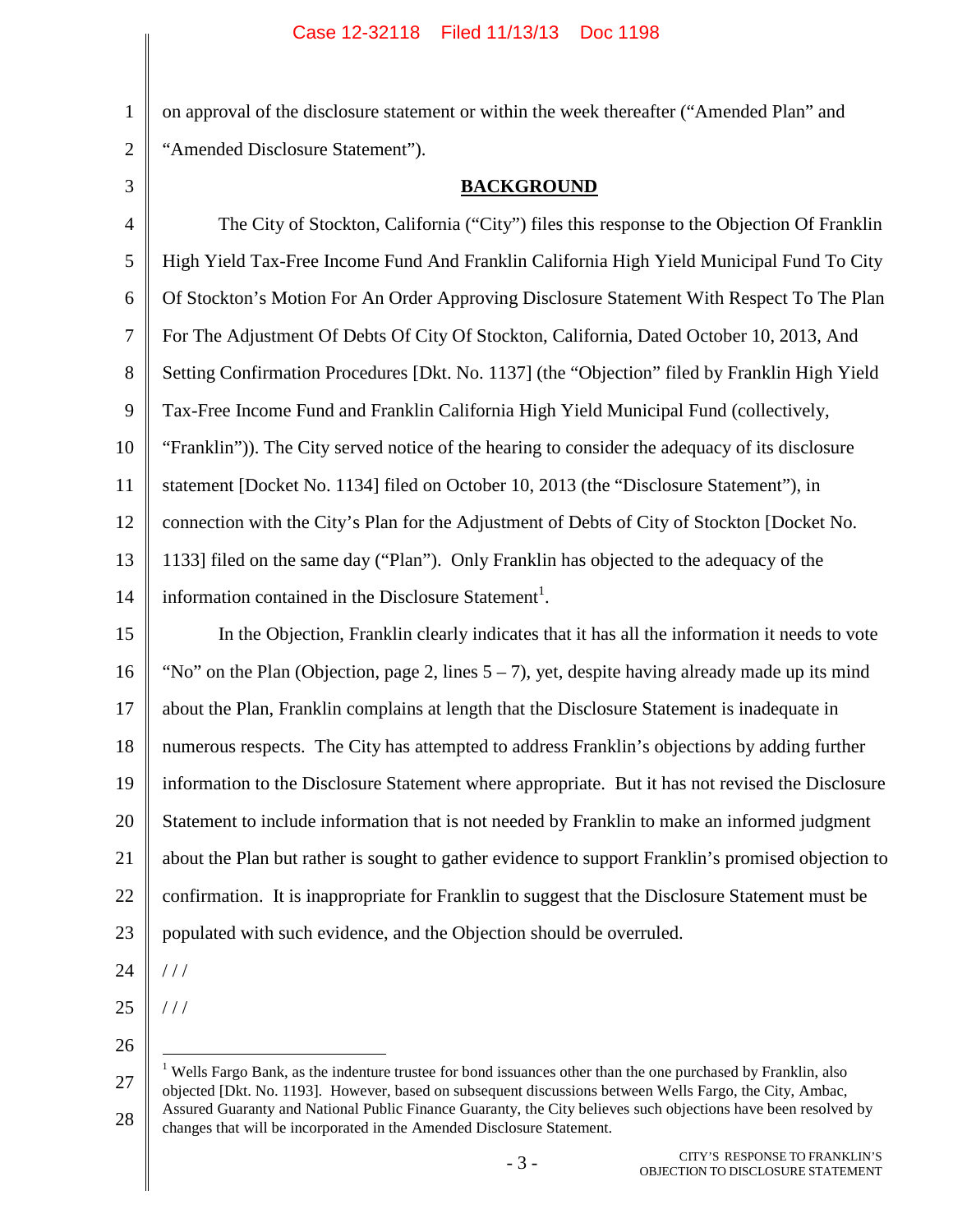| $\mathbf 1$    |                           |
|----------------|---------------------------|
| $\overline{c}$ | In the remai              |
| 3              | Franklin in the Obj       |
| $\overline{4}$ | 1.<br>Page                |
| 5              | adversary proceedii       |
| 6              | Course/Park Lease         |
| $\overline{7}$ | the filing of the Dis     |
| 8              | of the same in it. T      |
| $\overline{9}$ | <b>Disclosure Stateme</b> |
| 10             | Franklin needs in o       |
| 11             | 2.<br>Page                |
| 12             | the claims of the bo      |
| 13             | Judge Perris, has ne      |
| 14             | fought litigation, (ii    |
| 15             | discussions. Detail       |
| 16             | included in the Plar      |
| 17             | any requirement that      |
| 18             | arrangements, the a       |
| 19             | disallowed, the ame       |
| 20             | Statement clearly re      |
| 21             | the bond insurers –       |
|                | such creditors have       |
|                | purpose would be s        |
| 24             | an agreement with         |
|                | secured or unsecure       |
| 26             | deciding to vote for      |
|                |                           |

### **RESPONSES TO OBJECTIONS**

Inder of this response, the City responds to specific objections raised by ection. The page references are to the pages of the Objection.

1. Page 5. Franklin complains that the Disclosure Statement fails to discuss the ng (Adv. No. 13-02315) in which it seeks to re-characterize the "Golf" Out" as a disguised secured loan transaction. That adversary was filed after sclosure Statement, so the City could not have possibly included a discussion The City has now included a discussion of the adversary in the Amended nt, although the City fails to see how that will provide information that rder to decide whether to change its "no" vote on the Plan.

11 12 13 14 15 16 17 18 19 20 21 22 23 24 25 26  $2.7$ . Franklin complains that the City has not specified the allowed amount of ond insurers (and bond trustee) with whom the City, under the auspices of egotiated comprehensive and complex settlements after over a year of (i) hardi) the exchange and analysis of data and proposals, and (iii) intense settlement led term sheets are attached to the Plan, and final documentation will be included in the Plan Supplement to be filed prior to the ballot deadline<sup>2</sup>. The City is not aware of at compels it to state, in the context of a settlement of complex financial arrangements of the underlying claims that are allowed, the amounts that are an ounts that are secured, or the amounts that are unsecured. The Disclosure eveals the dollar amounts claimed by the real party in interest creditors (i.e., Ambac, Assured Guaranty and National Public Finance Guaranty) and that agreed to comprehensive and complex settlement arrangements, and no purpose by complicating the settlements even farther by forcing the City to reach those creditors on the extent to which the claims are allowed, disallowed, ed. Such information could not possibly be of significance to Franklin in r or against the Plan. Franklin will, no doubt, attempt to show that the bond

27

<sup>28</sup>  $2$  The term sheets are attached to the Plan. They will be attached to the Amended Disclosure Statement rather than to the Amended Plan.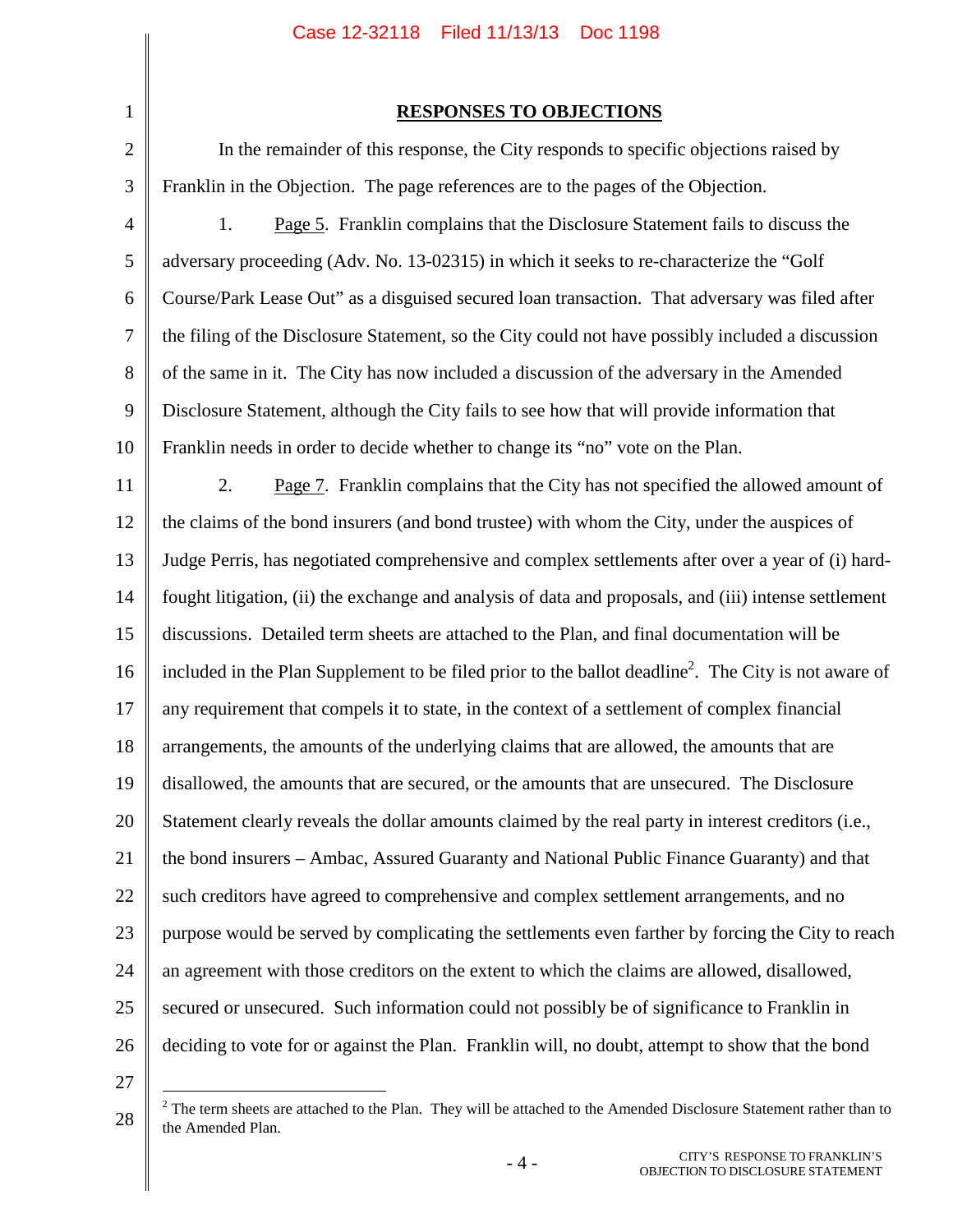1 2 3 4 5 insurers have unsecured claims that, viewed in isolation and ignoring the comprehensive nature of the settlements reached with the bond insurers, appear to be receiving more than the dividend that the Plan provides for Franklin and other general unsecured creditors. If Franklin can demonstrate a legitimate need for the information on the allowed amounts of the claims of the bond insurers to support its confirmation objection, it no doubt will seek discovery on these issues.

6 7 8 9 10 11 12 13 14 15 16 17 18 19 20 21 22 23 24 25 26 27 28 3. Page 7, line 26 through page 8, line 11. The Objection asserts that the Disclosure Statement fails to state the amount of obligations the City owes to CalPERS. As Franklin well knows from the AB 506 process, the eligibility dispute and discovery, and the Judge Perris mediation, the City is current in its obligations to fund its pension plans for its current and retired employees, and intends to remain current in its obligations to fund their retirement benefits. As discussed in the Disclosure Statement, the obligation of the City to fund retirement benefits has been greatly reduced by reducing headcount, reducing salaries and requiring employees to share in the funding of their retirement benefits. The Disclosure Statement also discusses the rationale for the City retaining CalPERS at some length. *See* Disclosure Statement at 13. The assumption that underlies the Objection is that CalPERS is nothing more than another unsecured creditor that is unfairly, in Franklin's view, receiving 100 cents on the dollar. However, CalPERS is not just another creditor; the City's relationship with it is far more complex, and is closely tied to the City's obligations to its employees, who will not receive their expected retirement benefits if the City fails to make retirement contributions on their behalf to be administered and eventually paid out by CalPERS. As was discussed in detail in the eligibility phase, the City must be able to recruit and retain employees, and thus must continue to offer pension benefits through CalPERS. The information about CalPERS that Franklin seeks to include in the Disclosure Statement has nothing to do with Franklin's vote on the Plan. Rather, it likely is sought in connection with an argument at confirmation that CalPERS is just an ordinary unsecured creditor that is, on behalf of current and retired employees, unfairly receiving 100 cents on the dollar. If Franklin can demonstrate a legitimate need for further information regarding the City's obligation to fund the retirement benefits for its employees in order to attempt to support its confirmation objection, it should seek discovery on these issues.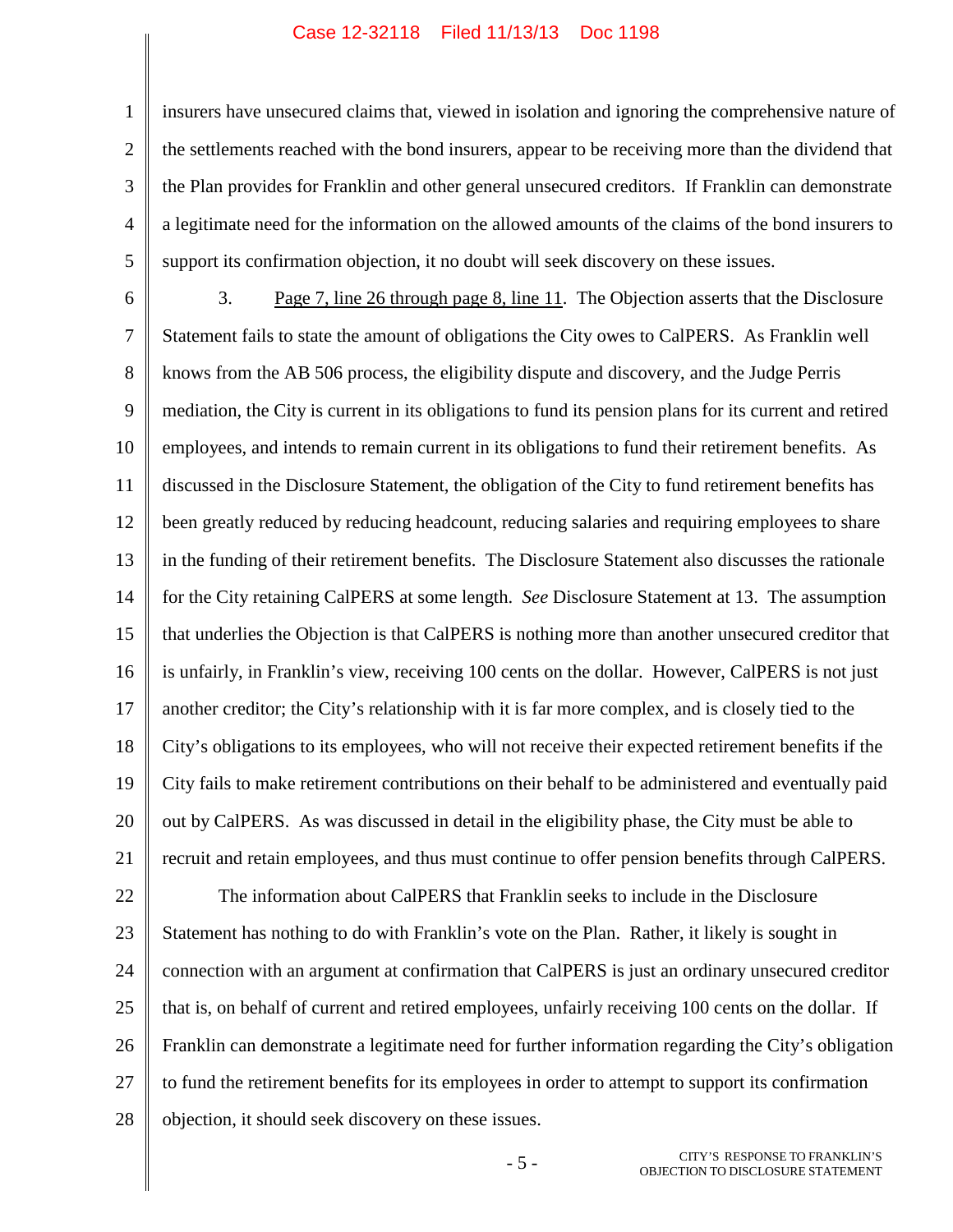1 2 3 4 5 6 7 8 9 10 11 12 4. Page 8, lines 12–19. Franklin seeks information about the comprehensive settlement the City reached with the Stockton Police Officer's Association ("SPOA") in connection with the two-year collective bargaining agreement negotiated by Ralph Mabey and Judge Perris. The assumption underlying the Objection likely is that the SPOA members are mere general unsecured creditors as to the portion of the settlement and collective bargaining agreement in which the City agreed that each officer would receive 44 hours of vacation time over four years, and would lose the time if not used. Franklin's motivation is closer to the surface than usual when it states: "Given that the City proposes to treat those claims far more favorably than the claim of other creditors, such information is highly material and must be provided." Clearly, Franklin seeks to conduct discovery on a "discriminates unfairly" argument it will raise in opposition to confirmation, and does not this need this information to evaluate its treatment under the Plan.

13 14 15 5. Page 8, line 20 through page 9, line 6. Although Franklin does not need more information about the settlement of the approximately \$1.875 million Marina Towers LLC claim, the Amended Disclosure Statement now contains additional information about it.

16 17 18 19 20 21 22 23 24 25 26 27 6. Pages 9 through 13. Despite the detailed nature of the disclosure of exactly what payments the affected creditors will be receiving over a great number of years, Franklin contends that the Disclosure Statement fails to take a position on the value of the disclosed consideration. It contends that the "City must explain, in plain and simple terms, what percentage recovery on its claims Ambac [and later, NPFG] will receive." Objection page 10, lines 8-9. With respect to Assured and SPOA, Franklin argues that the "value" of the stated consideration must be disclosed. To be clear, Franklin already possesses detailed information on the consideration to be received, but wants the City to conduct an analysis of the value of that consideration and the percentage recovery that would result from the disclosed consideration. These are complex and subjective calculations that Franklin can perform for itself, based upon its preferred discount rates and numerous other factors. If Franklin can demonstrate a legitimate need for obtaining the calculations and opinions of the City regarding the percentage recovery of the bond insurers (or

28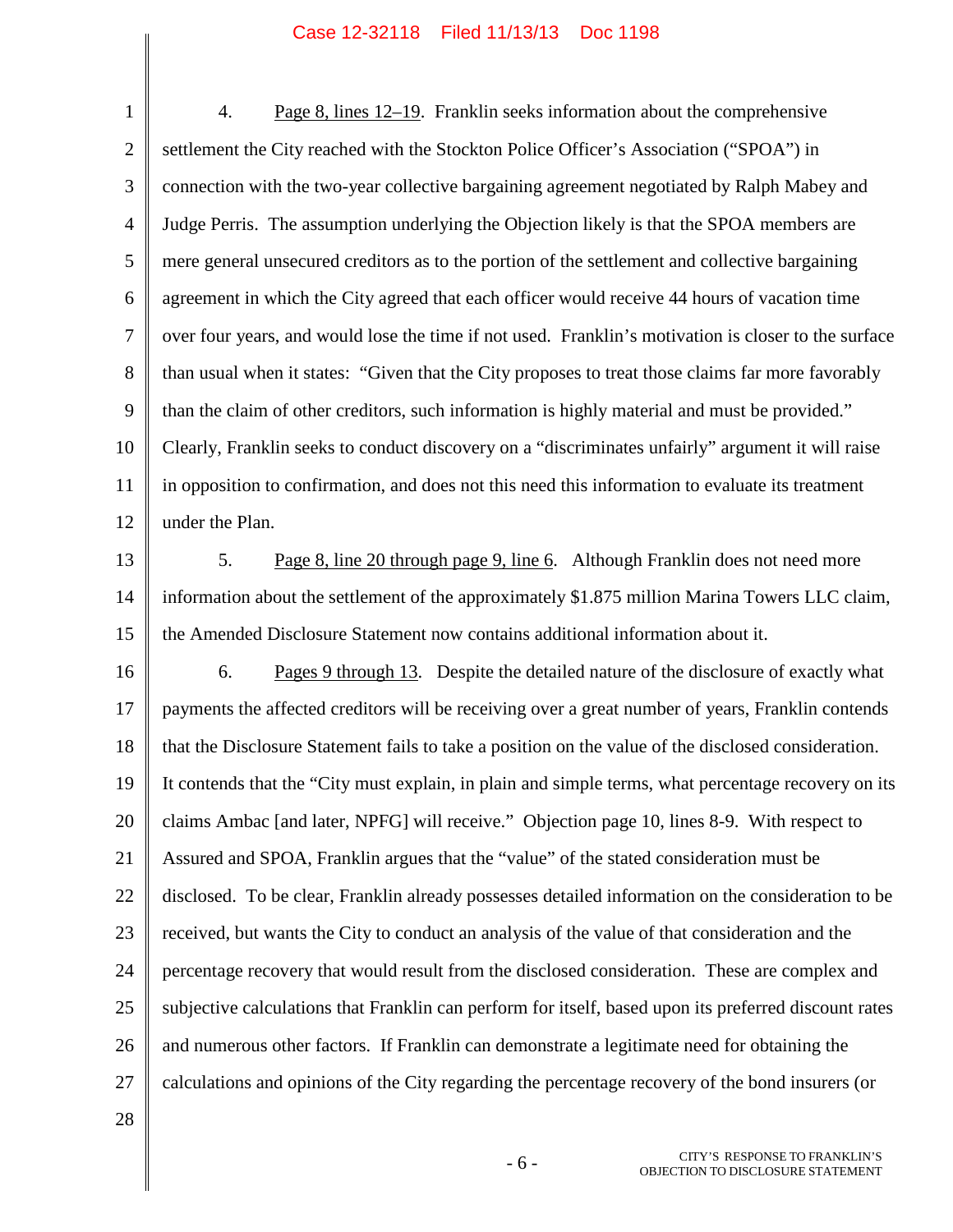1 2 SPOA members) in order to attempt to support its confirmation objection, it should seek discovery on these issues during the confirmation phase.

3 4 5 6 7 7. Pages 13 through 15. Franklin complains that, despite the detailed financial information and financial projections presented in and attached to the Disclosure Statement, the City should redo the same to better suit Franklin's needs. Specifically, the Objection asserts that "(i)t is simply impossible to determine from the Projections the nature and extent of the City's projected post-confirmation expenses." Objection page 14, line 3.

8 9 10 11 12 13 14 The City has modified certain assumptions and provided additional detail in response to past creditor input and requests, but this is the first time any objection to the forecast format itself has been raised. The forecasts are far more detailed and extend over a longer term than projections for debtors in chapter 11 cases. The City has used the forecast format since April 2012, and has conducted multiple briefings for debt claimants and their financial advisors, and provided several supplemental updates in financial information and forecast projections pursuant to claimant requests in the 18 months since.

15 16 17 18 19 20 21 22 Contrary to the Objection's assertion, the Projections are based on the Plan rather than on the AB 506 Ask. The reference to AB 506 on page 1 of the Disclosure Statement is to the origin of the categories of savings in the Projections being AB 506. Pages 7-24 of the Disclosure Statement clearly explain the basis of the assumption for each category of revenue and expenditure. Nevertheless, there is in fact a small disparity between the Projections and Table 5, an out-of-date version of which appears on page 21 of Exhibit B to the Disclosure Statement. An updated version of page 21 is included in an exhibit to the Amended Disclosure Statement. The revised Exhibit B will address other of Franklin's objections as well.

23 24 25 26 27 28 Since April 2012, the City has presented its budget forecast in three sections: (1) Baseline, representing the status quo expenditures; (2) Fiscal Stabilization, representing expenditure increases to the Baseline such as salary COLAs, higher internal service contributions, and the Marshall Plan on Crime, which are needed additions to the status quo to make the City sustainable over time; and (3) Restructuring, which includes all improvements in resources for the City which have been proposed but not yet enacted, including chapter 9-related expenditure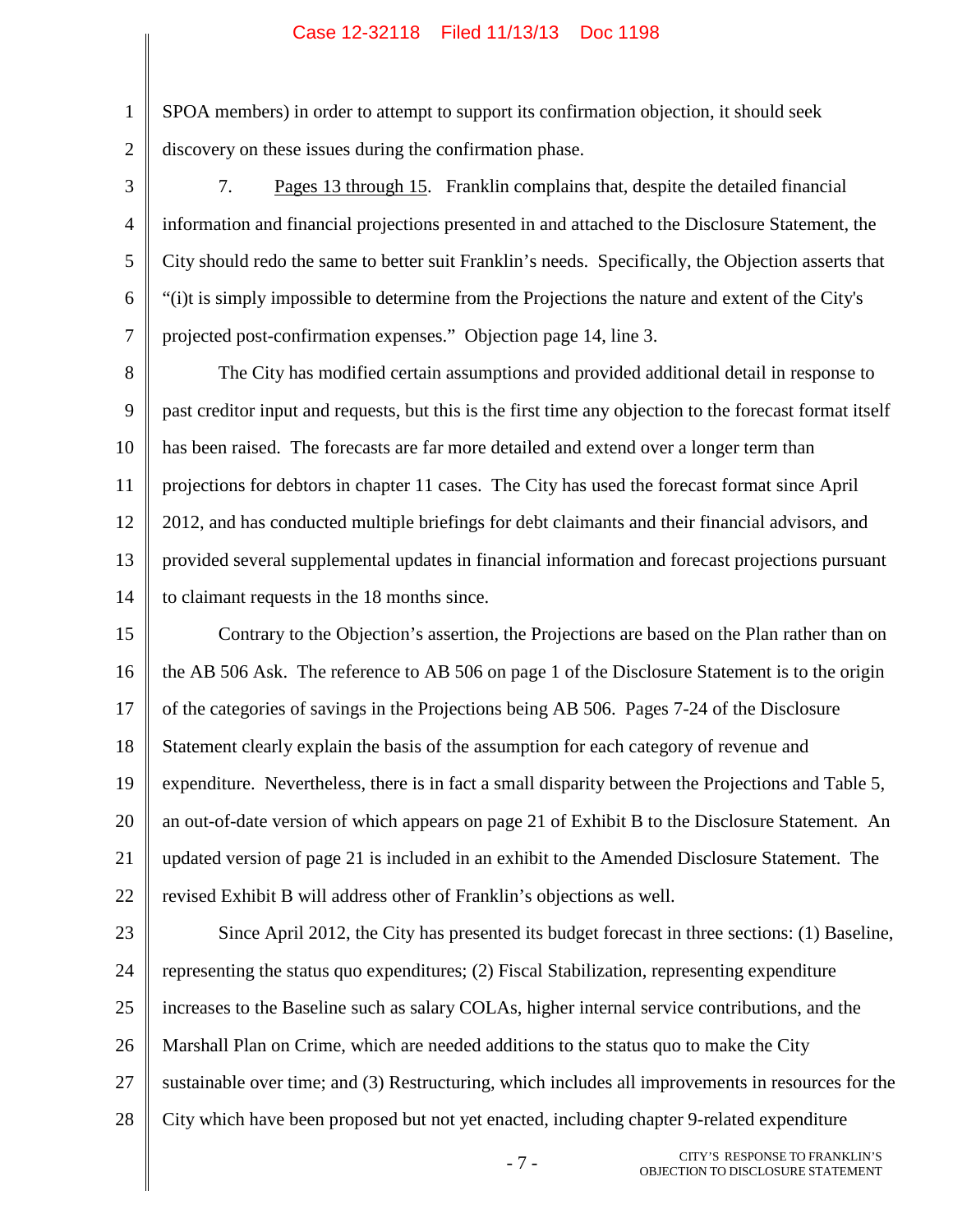1 2 3 4 5 savings from debt, retiree medical and other claimants, expenditure reductions resulting from projected program efficiencies, and revenue increases from projected land sale proceeds and the Measure A sales tax increase. Each item is listed on a separate line and the assumptions relating to each are described in the accompanying text. In short, the projections are more than adequate to enable Franklin to understand the Plan and its treatment under the Plan.

6 7

8

9

Notwithstanding the foregoing, however, the City has prepared and has attached as Exhibit B to the Amended Disclosure Statement an alternative presentation of the financial projections that forecasts expected revenues—in about 40 separate line items—and forecasts expenditures—in about 60 separate line items—over the next 30 years.

10 11 12 13 14 15 16 17 18 19 20 21 22 23 24 25 8. Pages 15, line 11, through page 16, line 7. Franklin complains that the Disclosure Statement fails to "account for the allowance of the Golf Course/Park Claims in the full uncapped amount, the allowance of any secured portion of those claims, or the allowance and payment of administrative rent." Franklin suggests no legal basis upon which the Court could ignore 11 U.S.C. § 502(b)(6), so a discussion of uncapped landlord damages would seem to serve no purpose whatsoever. As is set forth in the Amended Disclosure Statement, the City believes that there is no value whatsoever associated with the right to operate the Swenson golf course, the Van Buskirk golf course, and Oak Park for the balance of the lease term—namely the collateral that Franklin would obtain if successful in demonstrating that the subject leases are disguised secured financing transactions. As discussed in the Disclosure Statement, all three properties have historically operated on a negative cash flow basis—even before debt service—and have been consistently subsidized by the City's General Fund. Therefore, the City submits that the fair value of any rent is zero, that no administrative rent is owing, and, accordingly, no changes to the projections contained in the Disclosure Statement are required. The City understands that Franklin will disagree, but the resolution of that dispute will occur at confirmation or in the adversary proceeding, and is not a disclosure statement issue.

26 27 28 As discussed above, the Amended Disclosure Statement contains a description of the Franklin adversary proceeding and further contains an enhanced discussion regarding the City's views on the manner in which a handover of the Van Buskirk and Swenson Golf Courses and Oak